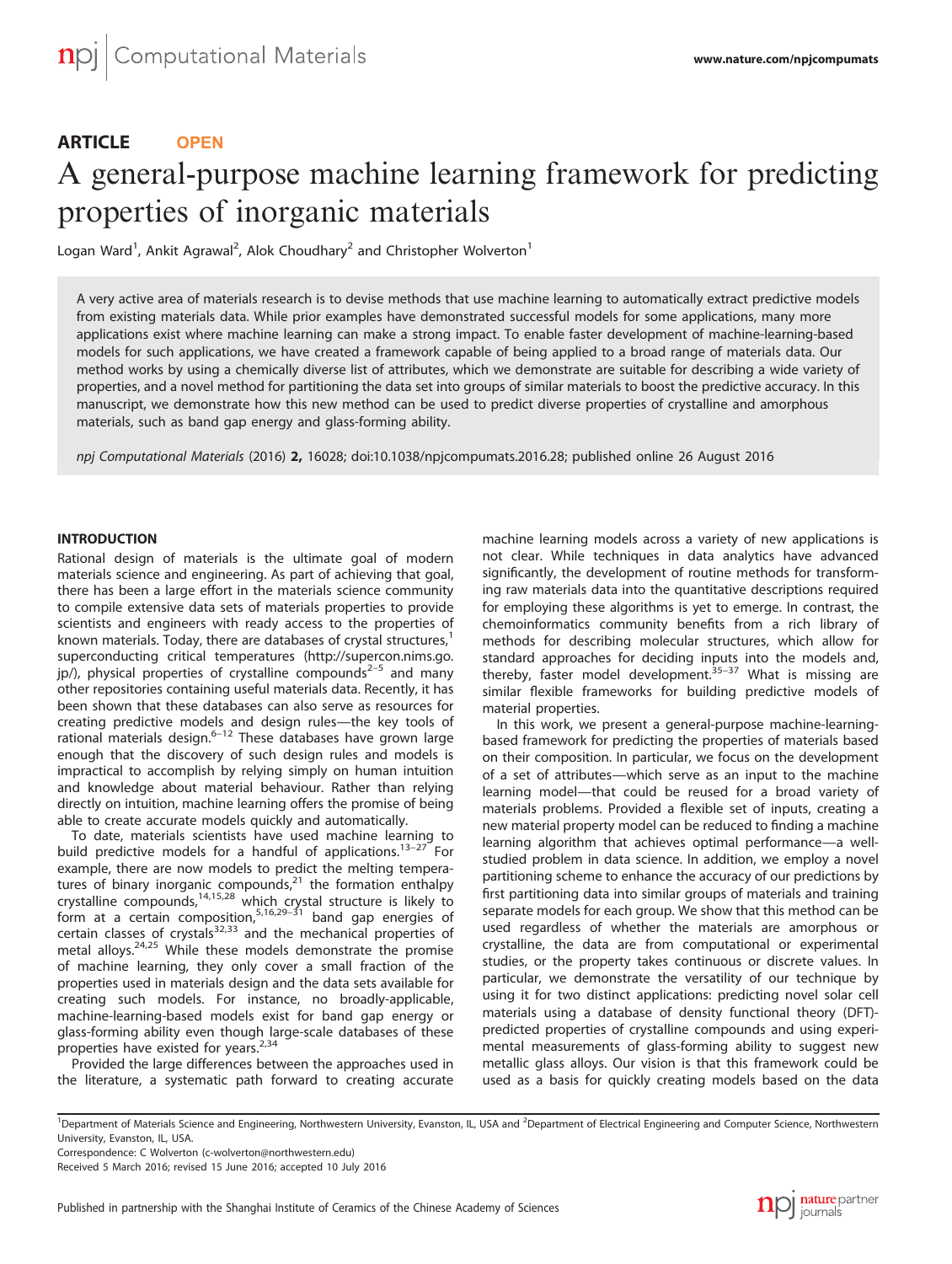2

available in the materials databases and, thereby, initiate a major step forward in rational materials design.

## RESULTS AND DISCUSSION

The results of this study are described in two major subsections. First, we will discuss the development of our method and the characterisation of the attribute set using data from the Open Quantum Materials Database (OQMD). Next, we will demonstrate the application of this method to two distinct material problems.

General-purpose method to create materials property models

Machine learning (ML) models for materials properties are constructed from three parts: training data, a set of attributes that describe each material, and a machine learning algorithm to map attributes to properties. For the purposes of creating a general-purpose method, we focused entirely on the attributes set because the method needs to be agnostic to the type of training data and because it is possible to utilise already-developed machine learning algorithms. Specifically, our objective is to develop a general set of attributes based on the composition that can be reused for a broad variety of problems.

The goal in designing a set of attributes is to create a quantitative representation that both uniquely defines each material in a data set and relates to the essential physics and chemistry that influence the property of interest.<sup>[14](#page-5-0),[17](#page-5-0)</sup> As an example, the volume of a crystalline compound is expected to relate to the volume of the constituent elements. By including the mean volume of the constituent elements as an attribute, a machine learning algorithm could recognise the correlation between this value and the compound volume, and use it to create a predictive model. However, the mean volume of the constituent elements neither uniquely defines a composition nor perfectly describes the volumes of crystalline materials.<sup>[38](#page-6-0)</sup> Consequently, one must include additional attributes to create a suitable set for this problem. Potentially, one could include factors derived from the electronegativity of the compound to reflect the idea that bond distances are shorter in ionic compounds, or the variance in atomic radius to capture the effects of polydisperse packing. The power of machine learning is that it is not necessary to know which factors actually relate to the property and how before creating a model—those relationships are discovered automatically.

The materials informatics literature is full of suc[cessfu](#page-5-0)l examples of attribute sets for a variety of properties.13–16[,21](#page-5-0),[32,39](#page-6-0) We observed that the majority of attribute sets were primarily based on statistics of the properties of constituent elements. As an example, Meredig et  $al^{15}$  $al^{15}$  $al^{15}$  described a material based on the fraction of each element present and various intuitive factors, such as the maximum difference in electronegativity, when building models for the formation energy of ternary compounds. Ghiringhelli et  $al^{14}$  $al^{14}$  $al^{14}$  used combinations of elemental properties such as atomic number and ionisation potential to study the differences in energy between zinc-blende and rocksalt phases. We also noticed that the important attributes varied significantly depending on material property. The best attribute for describing the difference in energy between zinc-blende and rocksalt phases was found to be related to the pseudopotential radii, ionisation potential and electron affinity of the constituent elements.<sup>[14](#page-5-0)</sup> In contrast, melting temperature was found to be related to atomic number, atomic mass and differences between atomic radii.<sup>[21](#page-5-0)</sup> From this, we conclude that a general-purpose attribute set should contain the statistics of a wide variety of elemental properties to be adaptable.

Building on existing strategies, we created an expansive set of attributes that can be used for materials with any number of constituent elements. As we will demonstrate, this set is broad

enough to capture a sufficiently-diverse range of physical/ chemical properties to be used to create accurate models for many materials problems. In total, we use a set of 145 attributes, which are described in detail and compared against other attribute sets in the Supplementary Information, that fall into four distinct categories:

- 1. **Stoichiometric attributes** that depend only on the fractions of elements present and not what those elements actually are. These include the number of elements present in the compound and several  $L^p$  norms of the fractions.
- 2. Elemental property statistics, which are defined as the mean, mean absolute deviation, range, minimum, maximum and mode of 22 different elemental properties. This category includes attributes such as the maximum row on periodic table, average atomic number and the range of atomic radii between all elements present in the material.
- 3. Electronic structure attributes, which are the average fraction of electrons from the  $s$ ,  $p$ ,  $d$  and  $f$  valence shells between all present elements. These are identical to the attributes used by Meredig et al.<sup>[15](#page-5-0)</sup>
- 4. Ionic compound attributes that include whether it is possible to form an ionic compound assuming all elements are present in a single oxidation state, and two adaptations of the fractional 'ionic character' of a compound based on an electronegativity-based measure.<sup>[40](#page-6-0)</sup>

For the third ingredient, the machine learning algorithm, we evaluate many possible methods for each individual problem. Previous studies have used machine learning algorithms including partial least-squares regression,<sup>[13](#page-5-0),[29](#page-5-0)</sup> Least Absolute Shrinkage and Selection [Opera](#page-5-0)tor (LASSO),<sup>[14](#page-5-0)[,33](#page-6-0),[41](#page-6-0)</sup> decision trees,<sup>[15,16](#page-5-0)</sup> kernel ridge regression,<sup>17-19[,42](#page-6-0)</sup> Gaussian process regression<sup>19-[21](#page-5-0)[,43](#page-6-0)</sup> and neural networks.[22](#page-5-0)–<sup>24</sup> Each method offers different advantages, such as speed or interpretability, which must be weighed carefully for a new application. We generally approach this problem by evaluating the performance of several algorithms to find one that has both reasonable computational requirements (i.e., can be run on available hardware in a few hours) and has low error rates in cross-validation—a process that is simplified by the availability of well-documented libraries of machine learning algorithms.<sup>[44](#page-6-0),[45](#page-6-0)</sup> We often find that ensembles of decision trees (e.g., rotation forests<sup>[46](#page-6-0)</sup>) perform best with our attribute set. These algorithms also have the advantage of being quick to train, but are not easily interpretable by humans. Consequently, they are less suited for understanding the underlying mechanism behind a material property but, owing to their high predictive accuracy, excellent choices for the design of new materials.

We also utilise a partitioning strategy that enables a significant increase in predictive accuracy for our ML models. By grouping the data set into chemically-similar segments and training a separate model on each subset, we boost the accuracy of our predictions by reducing the breadth of physical effects that each machine learning algorithm needs to capture. For example, the physical effects underlying the stability intermetallic compounds are likely to be different than those for ceramics. In this case, one could partition the data into compounds that contain only metallic elements and another including those that do not. As we demonstrate in the examples below, partitioning the data set can significantly increase the accuracy of predicted properties. Beyond using our knowledge about the physics behind a certain problem to select a partitioning strategy, we have also explored using an automated, unsupervised-learning-based strategy for determining distinct clusters of materials.<sup>[47](#page-6-0)</sup> Currently, we simply determine the partitioning strategy for each property model by searching through a large number of possible strategies and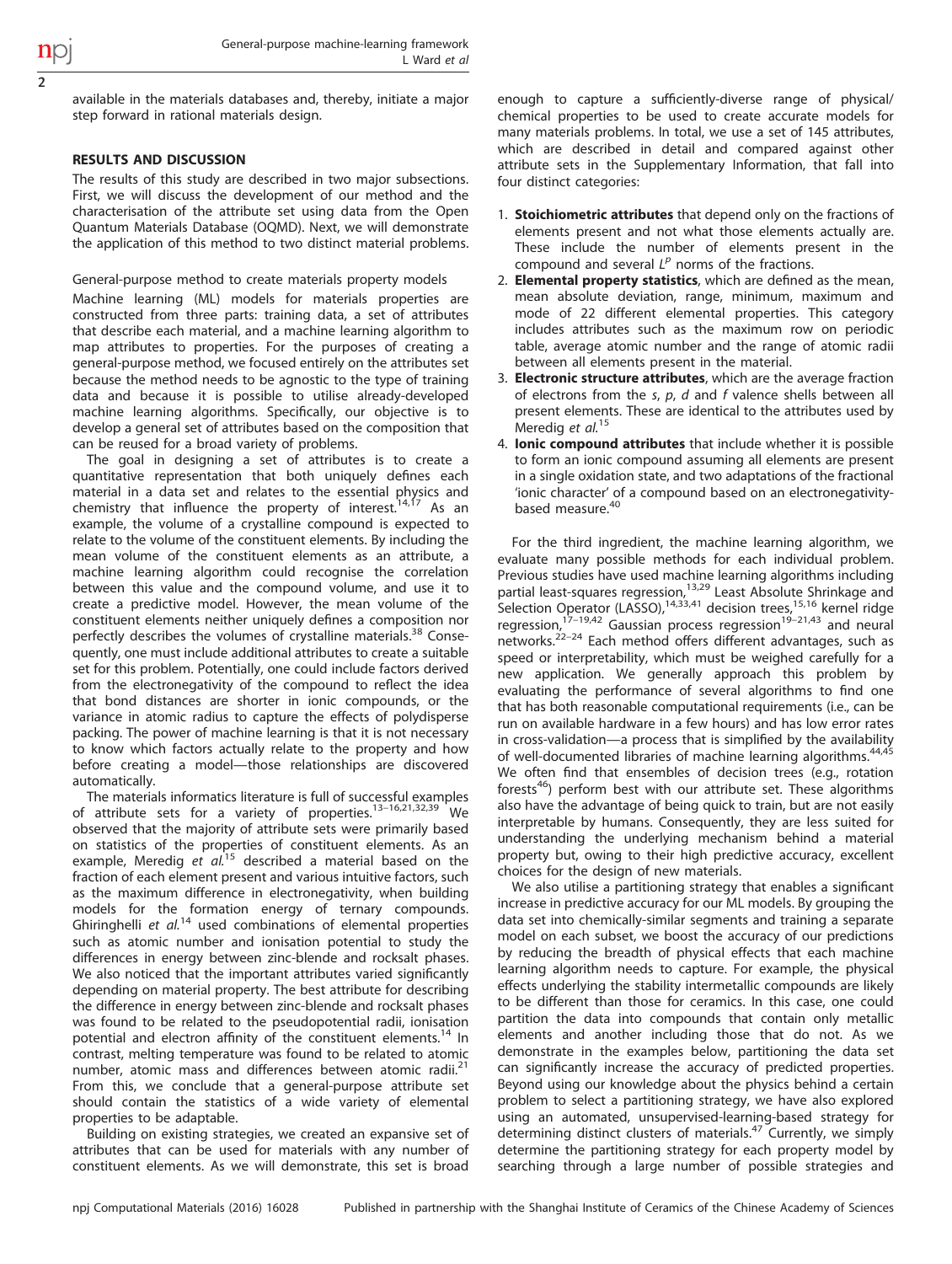selecting the one that minimises the error rate in crossvalidation tests.

# Justification for large attribute set

The main goal of our technique is to accelerate the creation of machine learning models by reducing or eliminating the need to develop a set of attributes for a particular problem. Our approach was to create a large attribute set, with the idea that it would contain a diverse enough library of descriptive factors such that it is likely to contain several that are well-suited for a new problem. To justify this approach, we evaluated changes in the performance of attributes for different properties and types of materials using data from the OQMD. As described in greater detail in the next section, the OQMD contains the DFT-predicted formation energy, band gap energy and volume of hundreds of thousands of crystalline compounds. The diversity and scale of the data in the OQMD make it ideal for studying changes in attribute performance using a single, uniform data set.

We found that the attributes which model a material property best can vary significantly depending on the property and type of materials in the data set. To quantify the predictive ability of each attribute, we fit a quadratic polynomial using the attribute and measured the root mean squared error of the model. We found the attributes that best describe the formation energy of crystalline compounds are based on the electronegativity of the constituent elements (e.g., maximum and mode electronegativity). In contrast, the best-performing attributes for band gap energy are the fraction of electrons in the  $p$  shell and the mean row in the periodic table of the constituent elements. In addition, the attributes that best describe the formation energy vary depending on the type of compounds. The formation energy of intermetallic compounds is best described by the variances in the melting temperature and number of  $d$  electrons between constituent elements, whereas compounds that contain at least one nonmetal are best modelled by the mean ionic character (a quantity based on electronegativity difference between constituent elements). Taken together, the changes in which attributes are the most important between these examples further support the necessity of having a large variety of attributes available in a generalpurpose attribute set.

It is worth noting that the 145 attributes described in this paper should not be considered the complete set for inorganic materials. The chemical informatics community has developed thousands of attributes for predicting the properties of molecules.<sup>[35](#page-6-0)</sup> What we present here is a step towards creating such a rich library of attributes for inorganic materials. While we do show in the examples considered in this work that this set of attributes is sufficient to create accurate models for two distinct properties, we expect that further research in materials informatics will add to the set presented here and be used to create models with even greater accuracy. Furthermore, many materials cannot be described simply by average composition. In these cases, we propose that the attribute set presented here can be extended with representations designed to capture additional features such as structure (e.g., Coulomb Matrix<sup>[17](#page-5-0)</sup> for atomic-scale structure) or processing history. We envision that it will be possible to construct a library of general-purpose representations designed to capture structure and other characteristics of a material, which would drastically simplify the development of new machine learning models.

# Example applications

In the following sections, we detail two distinct applications for our novel material property prediction technique to demonstrate its versatility: predicting three physically distinct properties of crystalline compounds and identifying potential metallic glass alloys. In both cases, we use the same general framework, i.e., the same attributes and partitioning-based approach. In each case, we only needed to identify the most accurate machine learning algorithm and find an appropriate partitioning strategy. Through these examples, we discuss all aspects of creating machinelearning-based models to design a new material: assembling a training set to train the models, selecting a suitable algorithm, evaluating model accuracy and employing the model to predict new materials.

# Accurate models for properties of crystalline compounds

DFT is a ubiquitous tool for predicting the properties of crystalline compounds, but is fundamentally limited by the amount of computational time that DFT calculations require. In the past decade, DFT has been used to generate several databases containing the  $T = 0$  K [ene](#page-5-0)rgies and electronic properties of  $\sim 10^5$ crystalline compounds, $2-5,48$  $2-5,48$  which each required millions of hours of CPU time to construct. While these databases are indisputablyuseful tools, as e[viden](#page-6-0)ced by the many materials they have been used to design,<sup>[3](#page-5-0),49-54</sup> machine-learning-based methods offer the promise of predictions at several orders of magnitude faster rates. In this example, we explore the use of data from the DFT calculation databases as training data for machine learning models that can be used rapidly to assess many more materials than what would be feasible to evaluate using DFT.

Training data. We used data from the OQMD, which contains the properties of  $\sim$  300,000 crystalline compounds as calculated using DFT.<sup>[2,3](#page-5-0)</sup> We selected a subset of 228,676 compounds from OQMD that represents the lowest-energy compound at each unique composition to use as a training set. As a demonstration of the utility of our method, we developed models to predict the three physically distinct properties currently available through the OQMD: band gap energy, specific volume and formation energy.

Method. To select an appropriate machine learning algorithm for this example, we evaluated the predictive ability of several algorithms using 10-fold cross-validation. This technique randomly splits the data set into 10 parts, and then trains a model on 9 partitions and attempts to predict the properties of the remaining set. This process is repeated using each of the 10 partitions as the test set, and the predictive ability of the model is assessed as the average performance of the model across all repetitions. As shown in [Table 1,](#page-3-0) we found that creating an ensemble of reduced-error pruning decision trees using the random subspace technique had the lowest mean absolute error in cross-validation for these properties among the 10 ML algorithms we tested (of which, only  $4$  are listed for clarity).<sup>[55](#page-6-0)</sup> Models produced using this machine learning algorithm had the lowest mean absolute error in crossvalidation, and had excellent correlation coefficients of above 0.91 between the measured and predicted values for all three properties.

As a simple test for how well our band gap model can be used for discovering new materials, we simulated a search for compounds with a band gap within a desired range. To evaluate the ability of our method to locate compounds that have band gap energies within the target range, we devised a test where a model was trained on 90% of the data set and then was tasked with selecting which 30 compounds in the remaining 10% were most likely to have a band gap energy in the desired range for<br>solar cells: 0.9–1.7 eV.<sup>[56](#page-6-0)</sup> For this test, we selected a subset of the OQMD that only includes compounds that were reported to be possible to be made experimentally in the ICSD (a total of 25,085 entries) so that only band gap energy, and not stability, needed to be considered.

For this test, we compared three selection strategies for finding compounds with desirable band gap energies: randomly selecting nonmetal-containing compounds (i.e., without machine learning),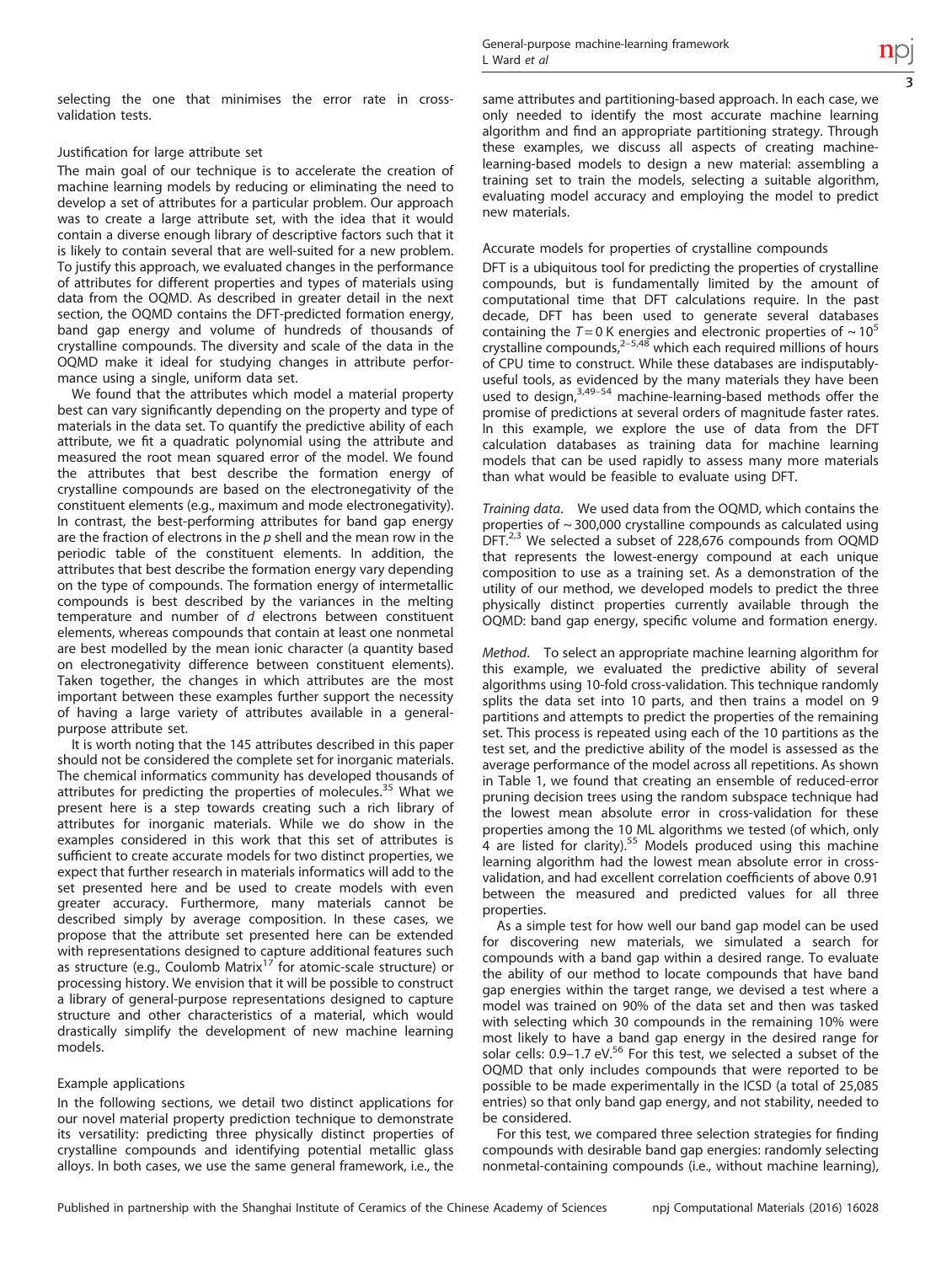4

|                                | Table 1. Comparison of the ability of several machine learning algorithms to predict properties of materials from the OQMD |                                                                                                                                      |        |        |  |  |
|--------------------------------|----------------------------------------------------------------------------------------------------------------------------|--------------------------------------------------------------------------------------------------------------------------------------|--------|--------|--|--|
|                                | Machine learning algorithm                                                                                                 |                                                                                                                                      |        |        |  |  |
|                                |                                                                                                                            | Linear regression Reduced-error pruning tree (REPTree) Rotation forest <sup>46</sup> +REPTree Random subspace <sup>55</sup> +REPTree |        |        |  |  |
| Property                       |                                                                                                                            |                                                                                                                                      |        |        |  |  |
| Volume $(A^3$ per atom)        | 1.22                                                                                                                       | 0.816                                                                                                                                | 0.593  | 0.563  |  |  |
| Formation energy (eV per atom) | 0.259                                                                                                                      | 0.126                                                                                                                                | 0.0973 | 0.0882 |  |  |
| Band gap energy (eV)           | 0.202                                                                                                                      | 0.0701                                                                                                                               | 0.0643 | 0.0645 |  |  |

Abbreviations: DFT, density functional theory; OQMD, Open Quantum Materials Database.

Data represents the mean absolute error in a 10-fold cross-validation test of a single model trained on the properties predicted using DFT of 228,676 crystalline compounds.



Figure 1. Performance of three different strategies to locate compounds with a band gap energy within a desired range: randomly selecting nonmetal-containing compounds, and two strategies using the machine-learning-based method presented in this work. The first machine learning strategy used a single model trained on the computed band gap energies of 22,667 compounds from the ICSD. The second method a model created by first partitioning the data into groups of similar materials, and training a separate model on each subset. The number of materials that were actually found to have a band gap within the desired range after 30 guesses was over 5 times larger when using our machine learning approach than when randomly selecting compounds. Error bars represent the 95% confidence interval.

<span id="page-3-0"></span>using a single model trained on the entire training set to guide selection, and a model created using the partitioning approach introduced in this manuscript. As shown in [Figure 1,](#page-3-0) randomly selecting a nonmetal-containing compound would result in just over 12% of the 30 selected compounds to be within the desired range of band gap energies. Using a single model trained on the entire data set, this figure dramatically improves to  $\sim$  46% of selected compounds having the desired property. We found the predictive ability of our model can be increased to  $\sim$  67% of predictions actually having the desired band gap energy by partitioning the data set into groups of similar compounds before training. Out of the 20 partitioning strategies we tested, we found the best composite model works by first partitioning the data set using a separate model trained to predict the expected range, but not the actual value, of the band gap energy (e.g., compounds predicted to have a band gap between 0 and 1.5 eV are grouped together), and then on whether a compound contains a halogen, chalcogen or pnictogen. Complete details of the hierarchical model are available in the Supplementary Information. By partitioning the data into smaller subsets, each of the individual machine learning models only evaluates compounds with similar chemistries (e.g., halogen-containing compounds with a band gap expected to be between 0 and 1.5 eV), which we found enhances the overall accuracy of our model.

Table 2. Compositions and predicted band gap energies of materials predicted using machine learning to be candidates for solar cell applications

| Composition                      | $E_q$ (eV) |
|----------------------------------|------------|
| $SCHq_4Cl_7$                     | 1.26       |
| $V_2Hg_3Cl_7$                    | 1.16       |
| Mn <sub>6</sub> CCI <sub>8</sub> | 1.28       |
| $Hf_4S_{11}Cl_2$                 | 1.11       |
| VCu <sub>5</sub> Cl <sub>9</sub> | 1.19       |

Abbreviations: DFT, density functional theory; OQMD, open quantum materials database.

Compositions represent the nominal compositions of novel ternary compounds predicted by using methods developed in [ref. 15](#page-5-0). Band gap energies were predicted using a machine learning model trained on DFT band gap energies from the OQMD<sup>[2](#page-5-0)</sup> using methods described in this work.

Once we established the reliability of our model, we used it to search for new compounds (i.e., those not yet in the OQMD) with a band gap energy within the desired range for solar cells: 0.9–1.7 eV. To gain the greatest predictive accuracy, we trained our band gap model on the entire OQMD data set. Then, we used this model to predict the band gap energy of compositions that were predicted by Meredig et  $al^{15}$  $al^{15}$  $al^{15}$  to be as-yet-undiscovered ternary compounds. Out of this list of 4,500 predicted compounds, we found that 223 are likely to have favourable band gap energies. A subset with the best stability criterion (as reported in [ref. 15\)](#page-5-0) and band gap energy closest to 1.3 eV are shown in [Table 2.](#page-3-0) As demonstrated in this example and a recent work by Sparks et al.,<sup>[57](#page-6-0)</sup> having access to several machine learning models for different properties can make it possible to rapidly screen materials based on many design criteria. Provided the wide range of applicability of the machine learning technique demonstrated in this work and the growing availability of material property data, it may soon be possible to screen for materials based on even more properties than those considered here using models constructed based on several different data sets.

## Locating novel metallic glass alloys

Metallic glasses possess a wide range of unique properties, such as high-wear resistance and soft magnetic behaviour, but are only possible to create at special compositions that are difficult to determine *a priori.*<sup>[58](#page-6-0)</sup> The metallic glass community commonly relies on empirical rules (e.g., systems that contain many elements of different sizes are more likely to form glasses<sup>[59](#page-6-0)</sup>) and extensive experimentation to locate these special compositions.<sup>[55](#page-6-0)</sup> While searches based on empirical rules have certainly been successful (as evidenced by the large variety of known alloys,<sup>[60](#page-6-0)</sup>) this conventional method is known to be slow and resource-intensive.<sup>[61](#page-6-0)</sup> Here, we show how machine learning could be used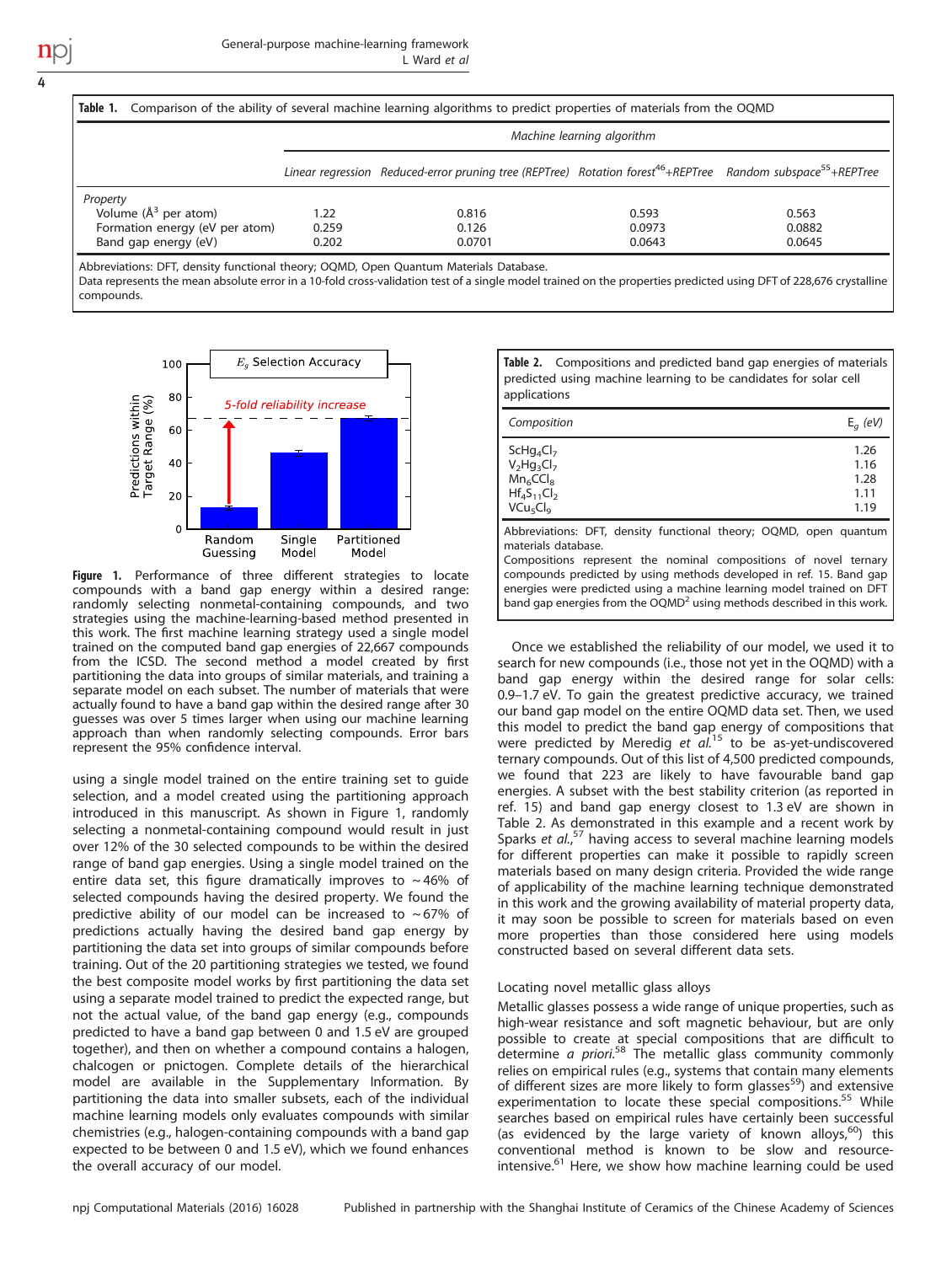5



Figure 2. (a) Experimental measurements of metallic glass-forming ability in the Al–Ni–Zr ternary, as reported in [ref. 34.](#page-6-0) Green circles (AM) mark compositions at which it is possible to create a fully-amorphous ribbon via melt spinning, blue squares (AC) mark compositions at which only a partially-amorphous ribbon can be formed, and red crosses (CR) mark compositions where it is not possible to form any appreciable amount of amorphous phase. (b) Predicted glass-forming ability from our machine learning model. Points are coloured based on relative likelihood of glass formation, where 1 is the mostly likely and 0 is the least. The model used to make these predictions was developed using the methods outlined in this work, and was not trained on any measurements from the Al–Ni–Zr ternary or any of its constituent binaries.

to accelerate the discovery of new alloys by using known experimental data sets to construct predictive models of glassforming ability.

Data. We used experimental measurements taken from 'Nonequilibrium Phase Diagrams of Ternary Amorphous Alloys,' a volume of the Landolt–Börnstein collection.[32](#page-6-0) This data set contains measurements of whether it is possible to form a glass using a variety of experimental techniques at thousands of compositions from hundreds of ternary phase diagrams. For our purposes, we selected 5,369 unique compositions where the ability to form an amorphous ribbon was assessed using melt spinning. In the event that multiple measurements for glassforming ability were taken at a single composition, we assume that it is possible to form a metallic glass if at least one measurement found it was possible to form a completely amorphous sample. After the described screening steps, 70.8% of the entries in the training data set correspond to metallic glasses.

Method. We used the same set of 145 attributes as in the band gap example and ensembles of Random Forest classifiers<sup>[62](#page-6-0)</sup> created using the random subspace technique as the machine learning algorithm, which we found to be the most accurate algorithm for this problem. This model classifies the data into two categories (i.e., can and cannot form a metallic glass) and computes the relative likelihood that a new entry would be part of each category. For the purposes of validating the model, we assume any composition predicted to have a  $>$  50% probability of glass formation to be a positive prediction of glass-forming ability. Using a single model trained on the entire data set, we were able to create a model with 90% accuracy in 10-fold cross-validation.

<span id="page-4-0"></span>As a test of the ability of our method to predict new alloys, we removed all entries that contained exclusively Al, Ni and Zr (i.e., all Al–Ni–Zr ternary compounds, and any binary formed by any two of those elements) from our training data set and then predicted the probability of an alloy being able to be formed into the amorphous state for the Al–Ni–Zr ternary system. As shown in [Figure 2a,](#page-4-0) it is possible to form amorphous ribbons with melt spinning in one region along the Ni–Zr binary and in a second, Al-rich ternary region. Our model is able to accurately predict both the existence of these regions and their relative locations (see [Figure 2b](#page-4-0)), which shows that models created using our method could serve to accurately locate favourable compositions in yet-unassessed alloy systems.

We further validated the ability of our models to extrapolate to alloy systems not included in the training set by iteratively using each binary system as a test set. This procedure works by excluding all alloys that contain both of the elements in the binary, training a model on the remaining entries and then predicting the glass-forming ability of the alloys that were removed. For example, if the Al–Ni binary were being used as a test set, then  $\text{Al}_{50}\text{Ni}_{50}$  and  $\text{Al}_{50}\text{Ni}_{25}\text{Fe}_{25}$  would be removed but  $\mathsf{Al}_{50}\mathsf{Fe}_{50}$  and  $\mathsf{Al}_{50}\mathsf{Fe}_{25}\mathsf{Zr}_{25}$  would not. This process is then repeated for all 380 unique binaries in the data set. We measured that our model has an 80.2% classification accuracy over 15,318 test entries where 71% of entries were measured to be glasses—in contrast to the 90.1% measured in 10-fold cross-validation with a similar fraction of glasses in the test set. We also found that by training separate models for alloys that contain only metallic elements and those that contain a nonmetal/metalloid it is possible to slightly increase the prediction accuracy to 80.7%—a much smaller gain than that observed in the band gap example (23%). Overall, this exclusion test strongly establishes that our model is able to predict the glass-forming ability in alloy systems that are completely unassessed.

To search for new candidate metallic glasses, we used our model to predict the probability of glass formation for all possible ternary alloys created at 2 at% spacing by any combination of elements found in the training set. Considering that the data set included 51 elements, this space includes  $\sim$  24 million candidate alloys, which required  $~6 h$  to evaluate on eight 2.2 GHz processors. To remove known alloys from our prediction results, we first removed all entries where the  $L_1$  distance between the composition vector (i.e.,  $\langle x_H, x_{He}, x_L, \ldots \rangle$ ) of the alloy and any amorphous alloy in the training set was  $<$  30 at%. We then found the alloys with the highest predicted probability of glass formation in each binary and ternary. Eight alloys with the highest probability of glass formation are shown in [Table 3.](#page-5-0) One top candidate,  $Zr_{0.38}Co_{0.24}Cu_{0.38}$ , is particularly promising considering the existence of Zr-lean Zr–Co and Zr–Cu binary alloys and Zr–Al– Co–Cu bulk metallic glasses.<sup>[63](#page-6-0)</sup> To make the ability to find new metallic glasses openly available to the materials science community, we have included all of the software and data necessary to use this model in the Supplementary Information and created an interactive, web-based tool([http://oqmd.org/static/](http://oqmd.org/static/analytics/glass_search.html) [analytics/glass\\_search.html](http://oqmd.org/static/analytics/glass_search.html)).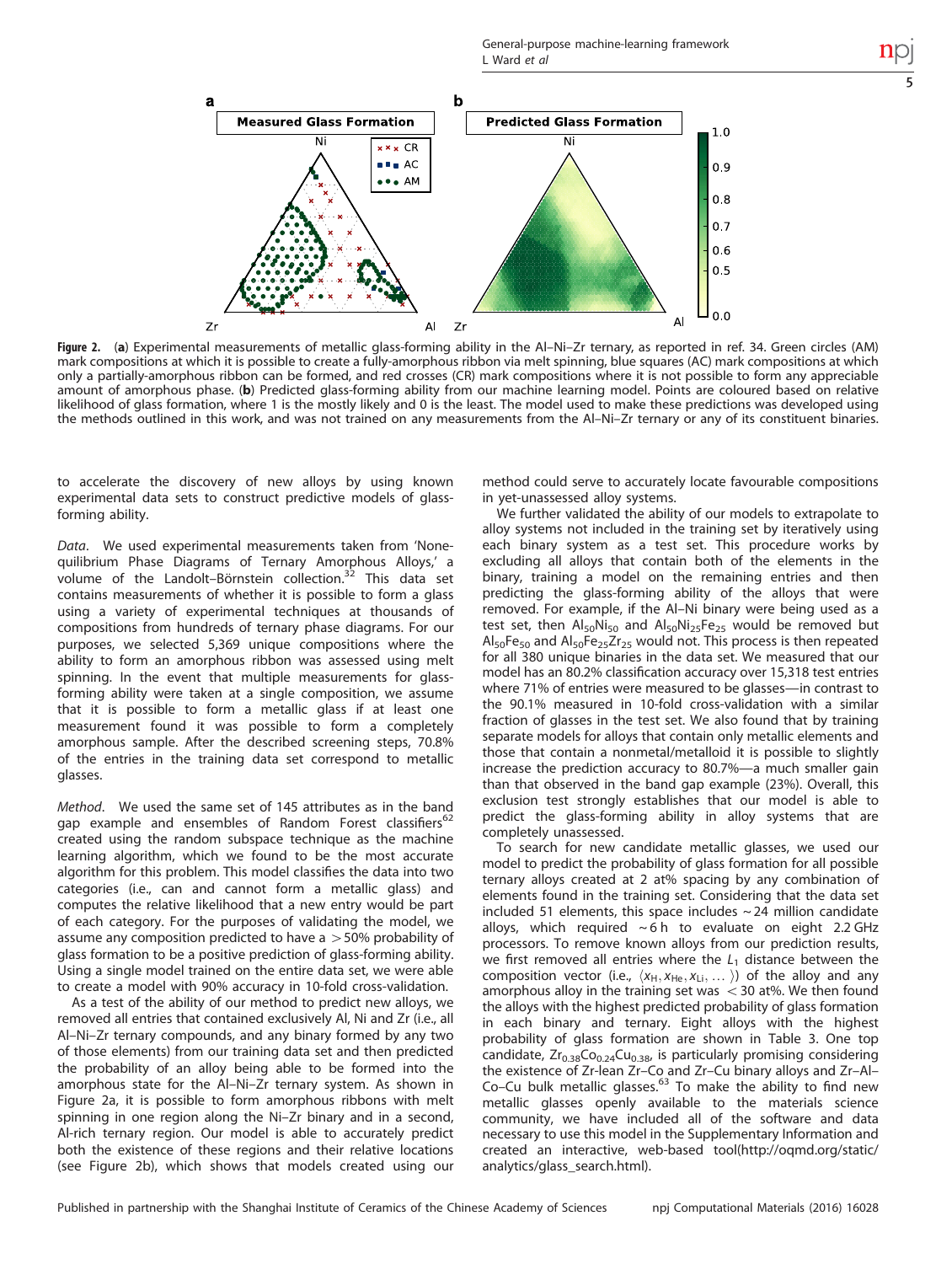Table 3. Compositions of candidate metallic glass alloys predicted using a machine learning model trained on experimental measurements of glass-forming ability Alloy composition  $Zr_{0.38}C_{0.24}C_{0.38}$   $V_{0.16}Ni_{0.64}B_{0.2}$   $Hf_{0.48}Zr_{0.16}Ni_{0.34}$  $Hf_{0.48}Zr_{0.16}Ni_{0.36}$ <br> $Zr_{0.48}Fe_{0.46}Ni_{0.06}$  $Zr_{0.46}Cr_{0.36}Ni_{0.18}$ <br> $Zr_{0.5}Fe_{0.38}W_{0.12}$  $Sm_{0.22}Fe_{0.54}B_{0.24}$ 

These alloys were predicted to have the highest probability being able to be formed into an amorphous ribbon via melting spinning out of 24 million candidates.

## **CONCLUSIONS**

In this work, we introduced a general-purpose machine learning framework for predicting the properties of a wide variety of materials and demonstrated its broad applicability via illustration of two distinct materials problems: discovering new potential crystalline compounds for photovoltaic applications and identifying candidate metallic glass alloys. Our method works by using machine learning to generate models that predict the properties of a material as a function of a wide variety of attributes designed to approximate chemical effects. The accuracy of our models is further enhanced by partitioning the data set into groups of similar materials. In this manuscript, we show that this technique is capable of creating accurate models for properties as different as the electronic properties of crystalline compounds and glass formability of metallic alloys. Creating new models with our strategy requires only finding which machine learning algorithm maximises accuracy and testing different partitioning strategies, which are processes that could be eventually automated.<sup>[64](#page-6-0)</sup> We envision that the versatility of this method will make it useful for a large range of problems, and help enable the quicker deployment and wider-scale use machine learning in the design of new materials.

### MATERIALS AND METHODS

All machine learning models were created using the Weka machine learning library.[44](#page-6-0) The Materials Agnostic Platform for Informatics and Exploration (Magpie) was used to compute attributes, perform the validation experiments and run searches for new materials. Both Weka and Magpie are available under open-source licenses. The software, training data sets and input files used in this work are provided in the Supplementary Information associated with this manuscript.

### ACKNOWLEDGEMENTS

This work was performed under the following financial assistance award 70NANB14H012 from U.S. Department of Commerce, National Institute of Standards and Technology as part of the Center for Hierarchical Materials Design (CHiMaD). In addition, AA and AC were supported in part by the following grants: DARPA SIMPLEX award N66001-15-C-4036; NSF awards IIS-1343639 and CCF-1409601; DOE award DESC0007456; and AFOSR award FA9550-12-1-0458. LW was partially supported by the Department of Defense (DoD) through the National Defense Science & Engineering Graduate Fellowship (NDSEG) Program.

#### **CONTRIBUTIONS**

<span id="page-5-0"></span>CW conceived the project, and jointly developed the method with LW, AA and AC. LW wrote all software and performed the necessary calculations with help and guidance from AA and AC. LW led the manuscript writing, with contributions from all other authors.

### COMPETING INTERESTS

The authors declare no conflict of interest.

#### **REFERENCES**

- 1. Belsky, A., Hellenbrandt, M., Karen, V. L. & Luksch, P. New developments in the Inorganic Crystal Structure Database (ICSD): accessibility in support of materials research and design. Acta Crystallogr. Sect. B Struct. Sci. 58, 364–369 (2002).
- 2. Kirklin, S. et al. The Open Quantum Materials Database (OQMD): assessing the accuracy of DFT formation energies. NPJ Comput. Mater. 1, 15010 (2015).
- 3. Saal, J. E., Kirklin, S., Aykol, M., Meredig, B. & Wolverton, C. Materials design and discovery with high-throughput density functional theory: the open quantum materials database (OQMD). JOM 65, 1501–1509 (2013).
- 4. Jain, A. et al. Commentary: the materials project: a materials genome approach to accelerating materials innovation. APL Mater. 1, 011002 (2013).
- 5. Curtarolo, S. et al. AFLOWLIB.ORG: a distributed materials properties repository from high-throughput ab initio calculations. Comput. Mater. Sci. 58, 227–235 (2012).
- 6. Kalidindi, S. R. & De Graef, M. Materials data science: current status and future outlook. Annu. Rev. Mater. Res. 45, 171–193 (2015).
- 7. Kalinin, S. V., Sumpter, B. G. & Archibald, R. K. Big-deep-smart data in imaging for guiding materials design. Nat. Mater. 14, 973–980 (2015).
- 8. Rajan, K. Materials informatics: the materials 'gene' and big data. Annu. Rev. Mater. Res. 45, 153–169 (2015).
- 9. Rajan, K. Materials informatics. Mater. Today 8, 38-45 (2005).
- 10. Lookman, T., Alexander, F. J. & Bishop, A. R. Perspective: codesign for materials science: an optimal learning approach. APL Mater. 4, 053501 (2016).
- 11. Mulholland, G. J. & Paradiso, S. P. Perspective: Materials informatics across the product lifecycle: Selection, manufacturing, and certification. APL Mater. 4, 053207 (2016).
- 12. Agrawal, A. & Choudhary, A. Perspective: Materials informatics and big data: Realization of the 'fourth paradigm' of science in materials science. APL Mater. 4, 053208 (2016).
- 13. Srinivasan, S. & Rajan, K. 'Property phase diagrams' for compound semiconductors through data mining. Materials (Basel) 6, 279–290 (2013).
- 14. Ghiringhelli, L. M., Vybiral, J., Levchenko, S. V., Draxl, C. & Scheffler, M. Big data of materials science: critical role of the descriptor. Phys. Rev. Lett. 114, 105503 (2015).
- 15. Meredig, B. et al. Combinatorial screening for new materials in unconstrained composition space with machine learning. Phys. Rev. B 89, 094104 (2014).
- 16. Kong, C. S. et al. Information-theoretic approach for the discovery of design rules for crystal chemistry. J. Chem. Inf. Model. 52, 1812–1820 (2012).
- 17. Faber, F., Lindmaa, A., von Lilienfeld, O. A. & Armiento, R. Crystal structure representations for machine learning models of formation energies. Int. J. Quantum Chem. 115, 1094–1101 (2015).
- 18. Schütt, K. T. et al. How to represent crystal structures for machine learning: towards fast prediction of electronic properties. Phys. Rev. B 89, 205118 (2014).
- 19. Pilania, G., Wang, C., Jiang, X., Rajasekaran, S. & Ramprasad, R. Accelerating materials property predictions using machine learning. Sci. Rep. 3, 2810 (2013).
- 20. Bartók, A. P., Payne, M. C., Kondor, R. & Csányi, G. Gaussian approximation potentials: the accuracy of quantum mechanics, without the electrons. Phys. Rev. Lett. 104, 136403 (2010).
- 21. Seko, A., Maekawa, T., Tsuda, K. & Tanaka, I. Machine learning with systematic density-functional theory calculations: application to melting temperatures of single- and binary-component solids. Phys. Rev. B 89, 054303 (2014).
- 22. Hou, Z.-Y., Dai, Q., Wu, X.-Q. & Chen, G.-T. Artificial neural network aided design of catalyst for propane ammoxidation. Appl. Catal. A Gen. 161, 183–190 (1997).
- 23. Sumpter, B. & Noid, D. On the design, analysis, and characterisation of materials using computational neural networks. Annu. Rev. Mater. Sci. 26, 223-277 (1996).
- 24. Bhadeshia, H. K. D. H., Dimitriu, R. C., Forsik, S., Pak, J. H. & Ryu, J. H. Performance of neural networks in materials science. Mater. Sci. Technol. 25, 504–510 (2009).
- 25. Chatterjee, S., Murugananth, M. & Bhadeshia, H. K. D. H. δ TRIP steel. Mater. Sci. Technol. 23, 819–827 (2007).
- 26. Hautier, G. in Prediction and Calculation of Crystal Structures. (eds Atahan-Evrenk, S. & Aspuru-Guzik, A.) 139-179 (Springer International Publishing, 2014).
- 27. Yang, L. & Ceder, G. Data-mined similarity function between material compositions. Phys. Rev. B 88, 224107 (2013).
- 28. Deml, A. M., Hayre, R. O., Wolverton, C. & Stevanovic, V. Predicting density functional theory total energies and enthalpies of formation of metal-nonmetal compounds by linear regression. Phys. Rev. B 93, 085142 (2016).
- 29. Curtarolo, S., Morgan, D., Persson, K., Rodgers, J. & Ceder, G. Predicting crystal structures with data mining of quantum calculations. Phys. Rev. Lett. 91, 135503 (2003).

6